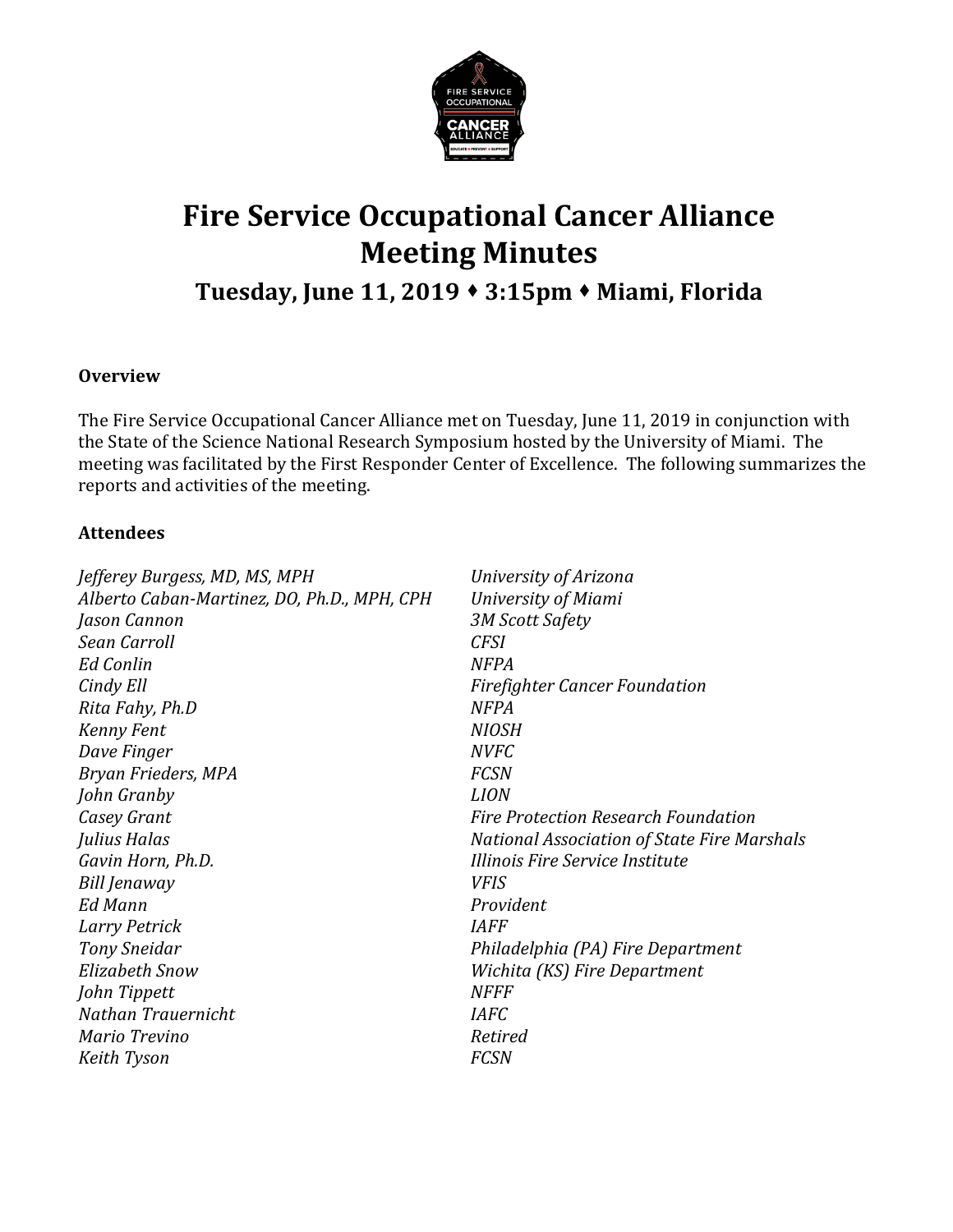



### **Welcome and Opening Remarks - Ed Klima**

Ed Klima, Managing Director of the First Responder Center for Excellence welcomed everyone to the meeting and reviewed the agenda. Due to the number of guests attending he provided a brief overview of the Alliance and the timeline since 2014. For more details please see [https://www.firstrespondercenter.org/cancer/fire-service-occupational-cancer-alliance-update/.](https://www.firstrespondercenter.org/cancer/fire-service-occupational-cancer-alliance-update/)

Mr. Klima thanked Dr. Alberto Caban-Martinez and the University of Miami for the research symposium as well as hosting the Alliance meeting.

Introduction of committee members followed.

# **Alliance Action Plan Updates - Ed Klima**

The Steering Committee of the Alliance met in March of 2018 to review and update the national strategy. The complete report from that 2018 meeting can be found at [https://www.firstrespondercenter.org/cancer/fire-service-occupational-cancer-alliance-update/.](https://www.firstrespondercenter.org/cancer/fire-service-occupational-cancer-alliance-update/)

As of March 2018, 16 of the 23 original goals had been completed or were ongoing initiatives with substantial progress. New goals and objectives from the March meeting were generally in one of five main areas. While the complete list can be found in the 2018 report, a number of initiatives have seen progress over the past year and updates were discussed including the following:

- 1. Identify potential steps related to research gaps and funding
	- o *Hold a Scientific Symposium focused on overall research and identify where redundancies and gaps exist*

The group discussed how the Miami Symposium addressed a number of items from this goal. As some of the funding for the Symposium was from a NIOSH grant there will be a formal report to document the symposium.

Alberto Caban-Martinez stated that the Symposium was all about bringing together as many topics as possible, the primary outcome is a paper, but by no means is it an exhaustive measure but a starting point.

The group discussed that while a great deal has been accomplished, the past few days demonstrate the continued need to disseminate research to practice and make sure the right information is getting to the department level.

Jeff Burgess commented that FEMA is getting the word from some firefighters that the cancer topic has been adequately addressed and it doesn't need any more funding. This group discussed the importance of making sure FEMA is aware of the FSOCA strategy as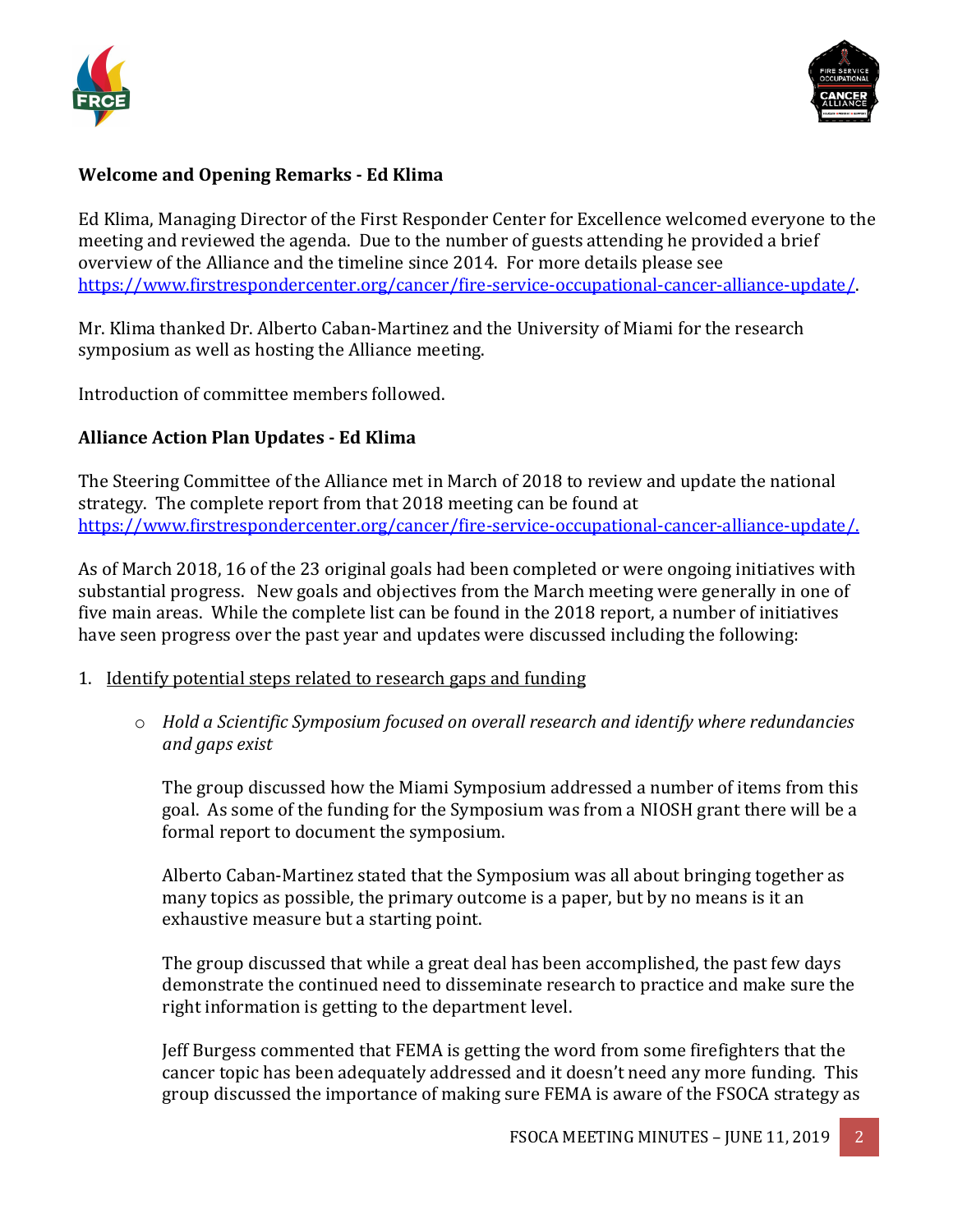



well as the importance of updating the state of cancer research during the next NFFF Research Agenda development.

Gavin Horn discussed how there is still a need for quantitative data related to a number of preventive measures or exposure reduction strategies.

The group also discussed methods to reduce duplicated efforts in various grant processes. Bill Jenaway asked whether new research requests could be tied to existing research. Jeff was concerned that this could prevent creative new breakthroughs.

Cindy Ell reminded everyone that we are lucky to have FEMA funding, but it only goes so far, and we also need to look at other funding streams for research.

- 2. Identify potential steps related to prevention and training efforts, including a discussion of model policies
	- o *Enhancement of the FRCE's website to include more pictures, information and useful links to serve as a clearinghouse of information to drive users to other sites*

A marketing analysis of cancer in the fire service was completed in early 2018 and noted conflicted messaging and 'market saturation' related to redundant messages. These can turn people away from resources due to confusion over what the correct information actually is. The intent of the FRCE cancer page is to act as a portal for research to practice materials. It is not intended to be the original but rather streamline information gathering and dissemination. This began with the original cancer toolkit and plans are in place to expand later this year.

The group discussed that while it is important to streamline information it is also important to recognize that there are often different solutions to the problems and that what may work for one department may not be possible or work for another.

o *Expand dissemination of information from original Cancer Symposium through regional training opportunities*

Funding was secured through Motorola Solutions foundation and 3M Scott to host six regional seminars based upon the 2017 symposium. These will be held in Nashville, Denver, Atlanta, Connecticut, Oregon and Detroit in 2019.

o *Look to schedule a subsequent Symposium*

There will be a National Behavioral Health Symposium this year in Denver in early September and the goal would be to have a follow up Cancer Symposium in late 2020 so that the two would be held in offsetting years going forward.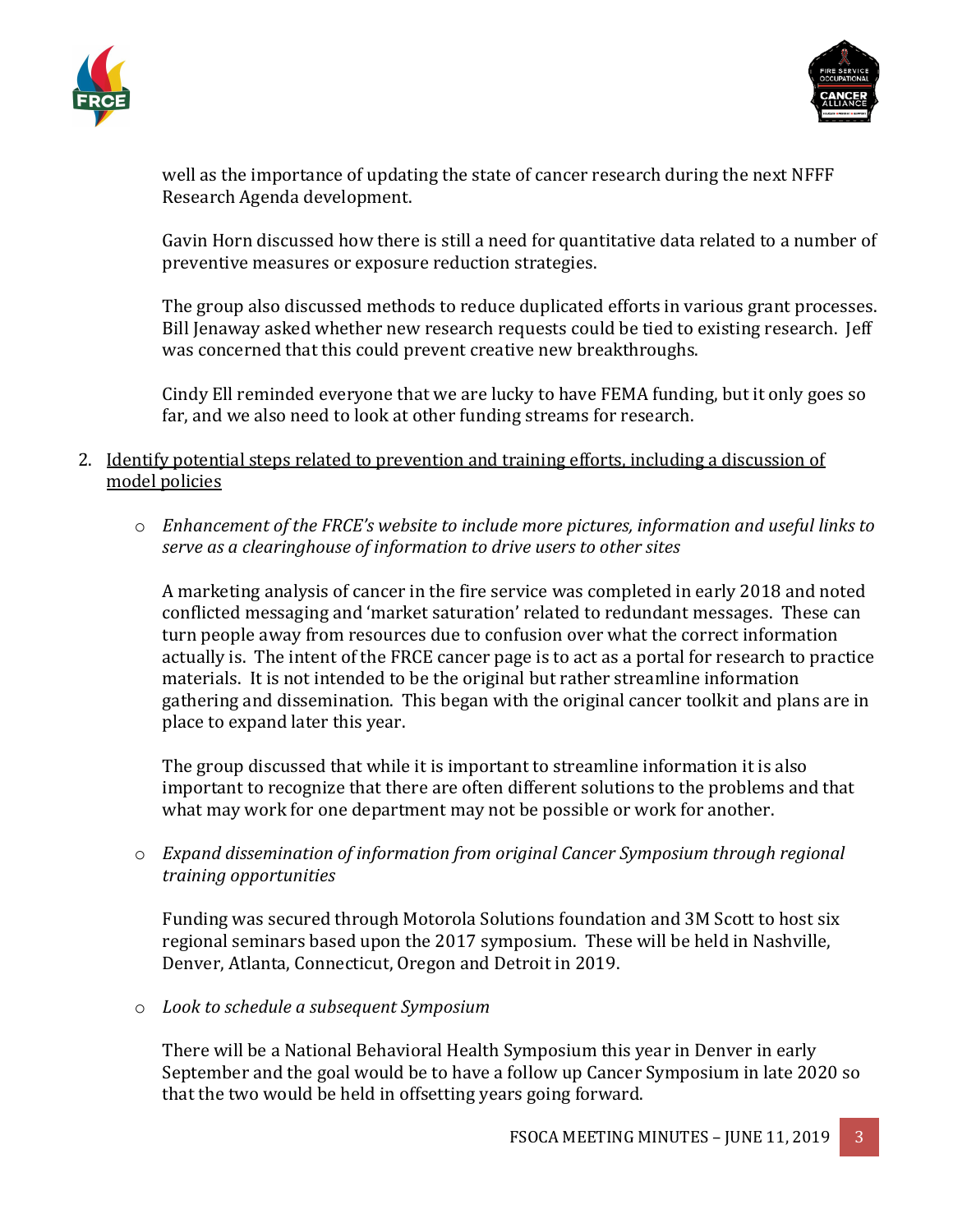



o *Development of additional training resources for wildland firefighters*

Initial plans are being formalized to develop an awareness training module for wildland firefighters.

- 3. Identify potential steps to improve or expand presumptive legislation
	- $\circ$  Ed Klima discussed several task groups that were formed related to presumption legislation and criteria. The task groups included representatives from IAFF, NVFC, IAFC, FASNY, FCSN, NFFF, FRCE and the insurance industry.

Three separate objectives were identified:

*Objective 1 – identify/develop key components for effective presumptive legislation*

Ed Klima provided an overview of the task group that has been updating the database. A number of states updated or adapted new legislation in the past six months. The IAFF has been instrumental in these updates. The group is also in the process of developing a document that could assist states develop more effective legislation. Once complete the document will be available to fire service organizations.

 *Objective 2 – develop supporting financial documentation on the impact of presumptive legislation at the state level* 

Larry Petrick, IAFF, provided an overview of the task group that looked at supporting documentation related to presumption. Larry discussed the challenges in obtaining such information.

Bill Jenaway, VFIS, discussed conducting a relationship study with several states such as New York and Georgia. He stated that the insurance industry probably has the data of what different types of cancers actually cost but we haven't been able to access. The group discussed how this might be tackled.

Alberto Caban-Martinez mentioned NIOSH's workers comp group that may be of assistance.

After discussion it was recommended that this objective be expanded.

Several committee members expressed thanks to Larry Petrick and the IAFF for all they have done on the presumptive issue.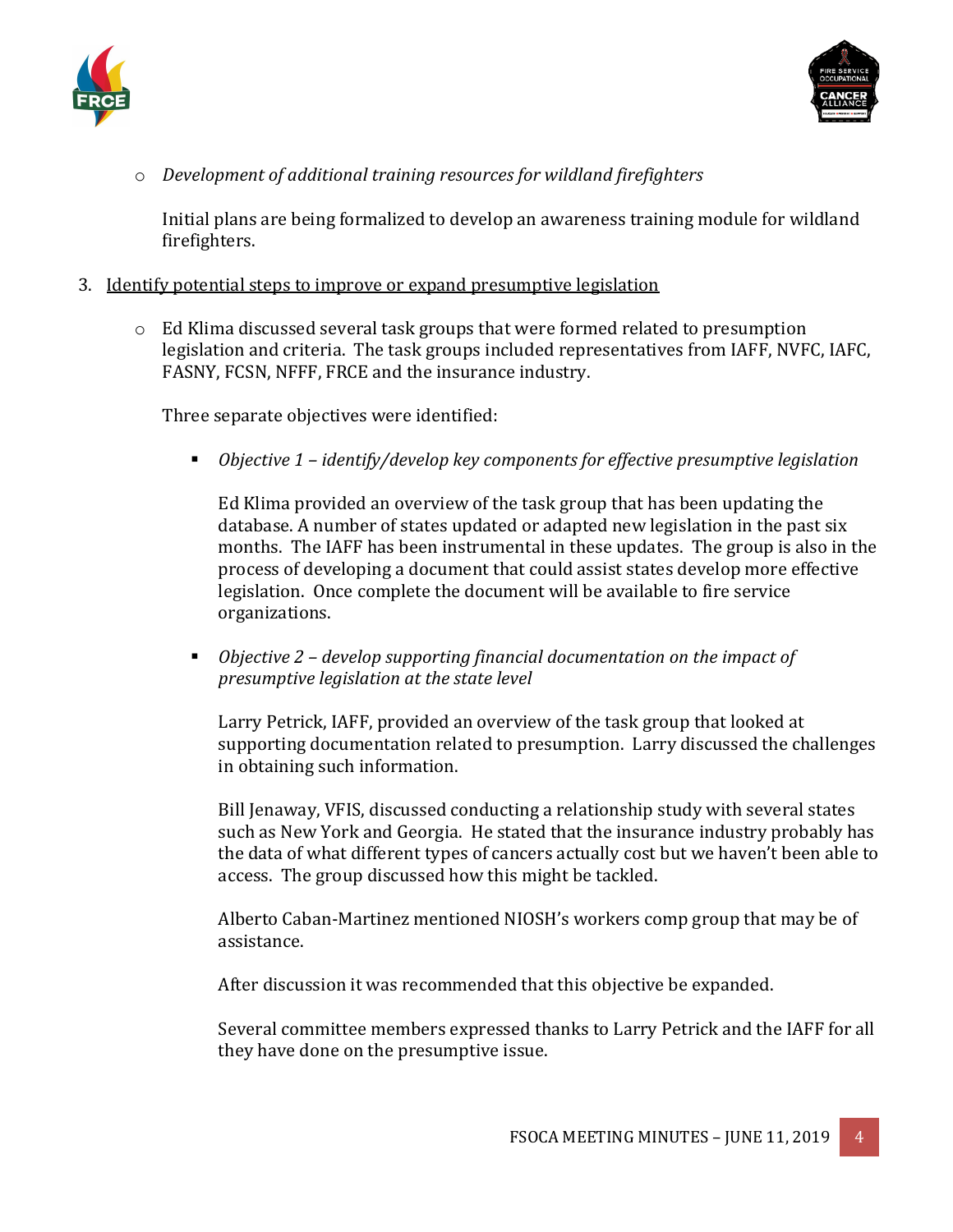



 *Objective 3 – develop model criteria for honoring firefighters at the National and state level Memorials*

Dave Finger, NVFC, provided an update on the task group that looked at model criteria. The group has proposed that if an individual can meet the criteria for any state, the individual's family can petition the NFFF to add the firefighter to the memorial wall. The group will make a formal recommendation at the NFFF Board meeting in July.

- 4. Identify potential steps for engaging other organizations as partners
	- o *Increased support by other organizations and entities is needed to provide more justification for firefighter occupational cancer as eligible for Public Safety Officers' Benefits. Additionally, documents quantifying the actual costs of occupational cancer would support inclusion of cancer in PSOBs.* (See comments under item #3)
	- o *Encourage NFPA to address contamination control in NFPA standards*

Ed Klima noted that a number of items related to this topic will be covered by Ed Conlin under organizational reports.

- 5. Identify potential steps to inclusion/recognition of cancer within Line of Duty Death Criteria
	- o *Create an advisory committee to develop national criteria for inclusion in the National Fallen Fire Fighters Memorial* (See comments under item #3)
	- o *Evaluate criteria being utilized for cancer line of duty deaths at the state level* (See comments under item#3)

# **Alliance Member Organizational Updates**

• **Firefighter Cancer Cohort Study – Dr. Jefferey Burgess**

Dr. Burgess provided an overview and update of the Cohort study. He began by thanking the FEMA Assistance to Firefighters Grant program for their support and continued funding.

Dr. Burgess provided an overview of key partners in the study including:

o Casey Grant, Executive Director of the NFPA Research Foundation leads the Oversight and Planning Board to provide oversight, foster communication and develop a longterm funding plan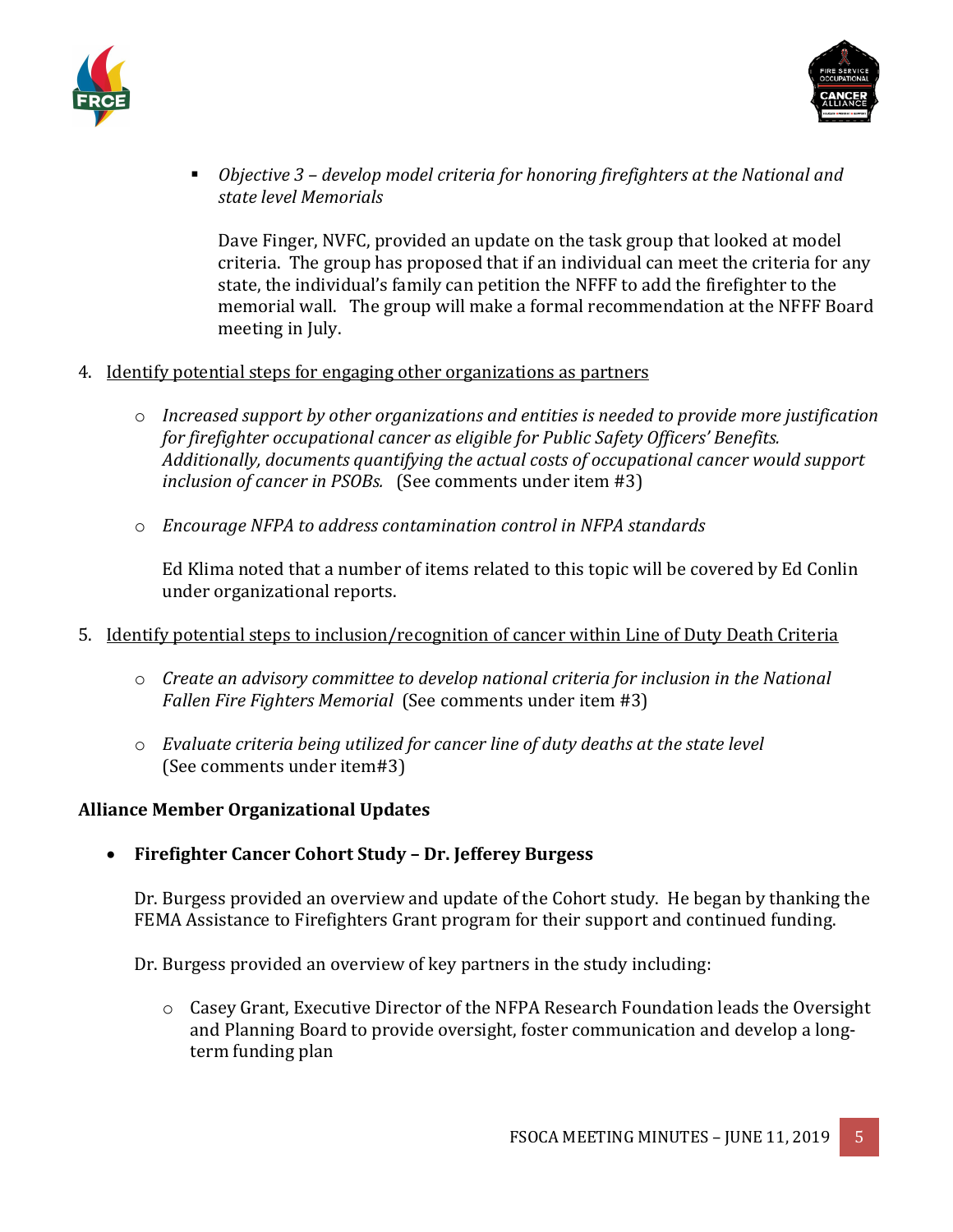



- o Dr. Alberto Caban-Martinez leads the Data Coordinating Center to create and test harmonized survey data and specimen collection system protocols
- o Kenny Fent leads the Exposure Assessment Center to develop and validate a firefighter carcinogen exposure data collection system and carcinogen exposure matrix
- $\circ$  Dr. Jefferey Burgess leads the Biomarker Analysis Center to evaluate the association between cumulative firefighter exposures and cellular effects

Dr. Burgess provided an update on several new and proposed initiatives including women and minority programs, reproductive toxicity and additional work supporting PSOB.

He also pointed out a program of interest from the State of Washington's Department of Labor and Industry related to overall risk management in the fire service.

# • **NFPA Updates – Ed Conlin**

Ed Conlin provided an update on NFPA standards related to contamination control. The Standards Council appointed a task group to determine the best way to coordinate contamination reduction practices and standards.

The task group proposed forming a new technical committee to consolidate control previsions in a new document as well as ensure consistency throughout existing documents.

The new technical committee will be known as the Committee on Emergency Responders Occupational Health. As of June 3<sup>rd,</sup> thirty-three applications had been received for the committee from a wide range of people. More information on the committee can be found at [www.NFPA.org\TCSEEK.](http://www.nfpa.org/TCSEEK)

He also reported on some other changes at NFPA including how meetings will be held. They will begin holding related committee meetings at one location at the same time to improve collaboration across committees.

#### **Action Plan Discussion Items**

#### **1. Gear Washing**

There was extensive conversation related to gear washing and why some departments still do not wash their gear. Much of the discussion surrounded messaging that says you must have a gear extractor to wash gear. The group discussed what research currently exists on gear extractors versus front loading washing machines from both a cleaning and gear lifespan perspective.